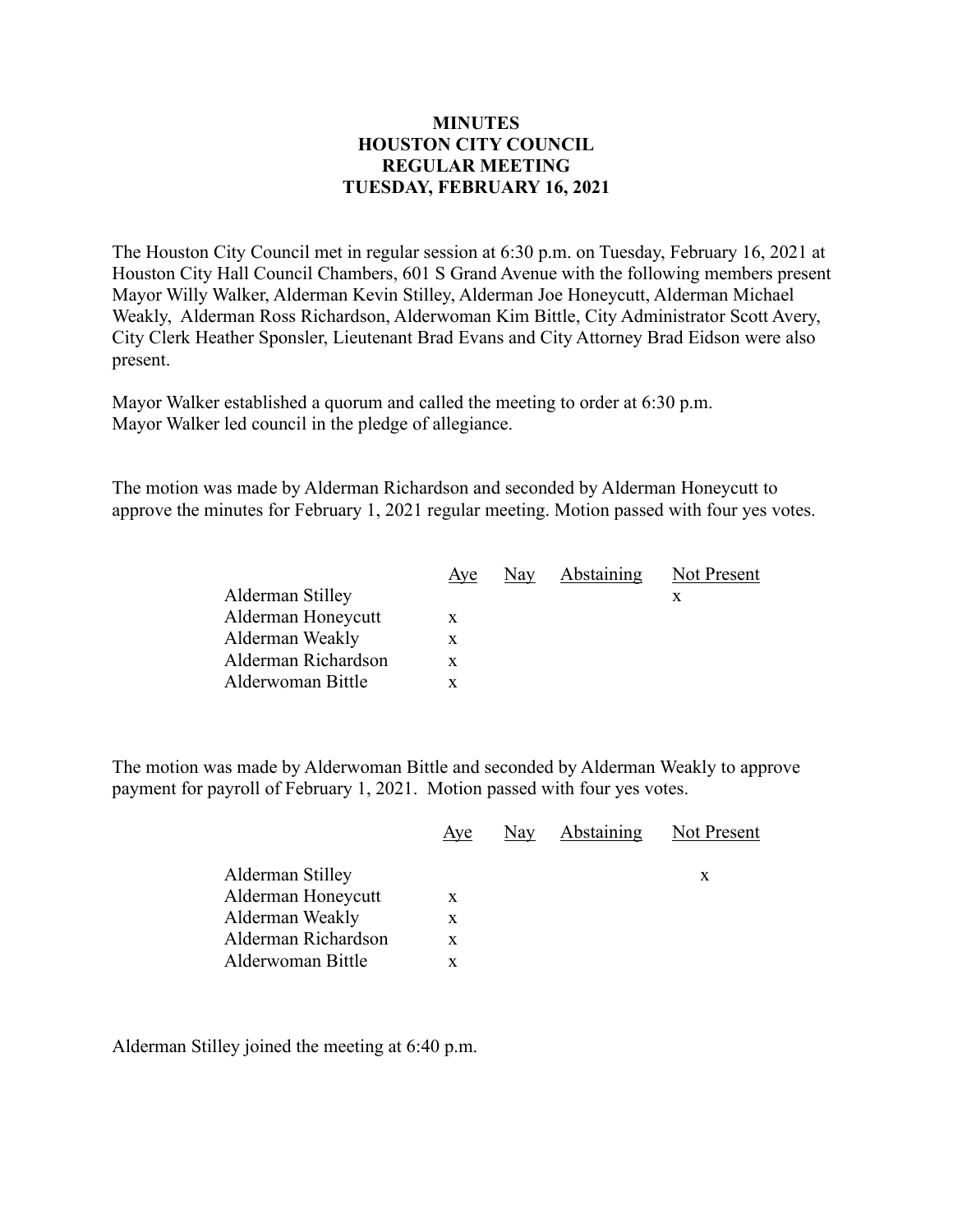The motion was made by Alderman Weakly and seconded by Alderman Honeycutt to approve payment of invoices for February  $11^{th} \& 16^{th}$ , 2021 (\$77,404.09) as presented. Motion passed with five yes votes.

| Aye | Nay | Not Present       |
|-----|-----|-------------------|
|     |     |                   |
| X   |     |                   |
| X   |     |                   |
| X   |     |                   |
| X   |     |                   |
| x   |     |                   |
|     |     | <b>Abstaining</b> |

Guest: Brad Evans park and recreation board president, presented annual report with highlights throughout the year.

Bill 102R to become Resolution 2021-102 (Trail Grant). The motion was made by Alderman Weakly and seconded by Alderman Richardson to place Bill 102R on first reading by title only. Motion passed with five roll call votes.

|                     | Aye | Nay Abstaining | Not Present |
|---------------------|-----|----------------|-------------|
| Alderman Stilley    | X   |                |             |
| Alderman Honeycutt  | X   |                |             |
| Alderman Weakly     | X   |                |             |
| Alderman Richardson | X   |                |             |
| Alderwoman Bittle   |     |                |             |
|                     |     |                |             |

Bill 102R to become Resolution 2021-102 (Trail Grant). The motion was made by Alderman Honeycutt and seconded by Alderwoman Bittle to place Bill 102R on second and final reading by title only. Motion passed with five roll call votes.

|                     | Aye | Nay | <b>Abstaining</b> | Not Present |
|---------------------|-----|-----|-------------------|-------------|
|                     |     |     |                   |             |
| Alderman Stilley    | X   |     |                   |             |
| Alderman Honeycutt  | X.  |     |                   |             |
| Alderman Weakly     | X   |     |                   |             |
| Alderman Richardson | X   |     |                   |             |
| Alderwoman Bittle   |     |     |                   |             |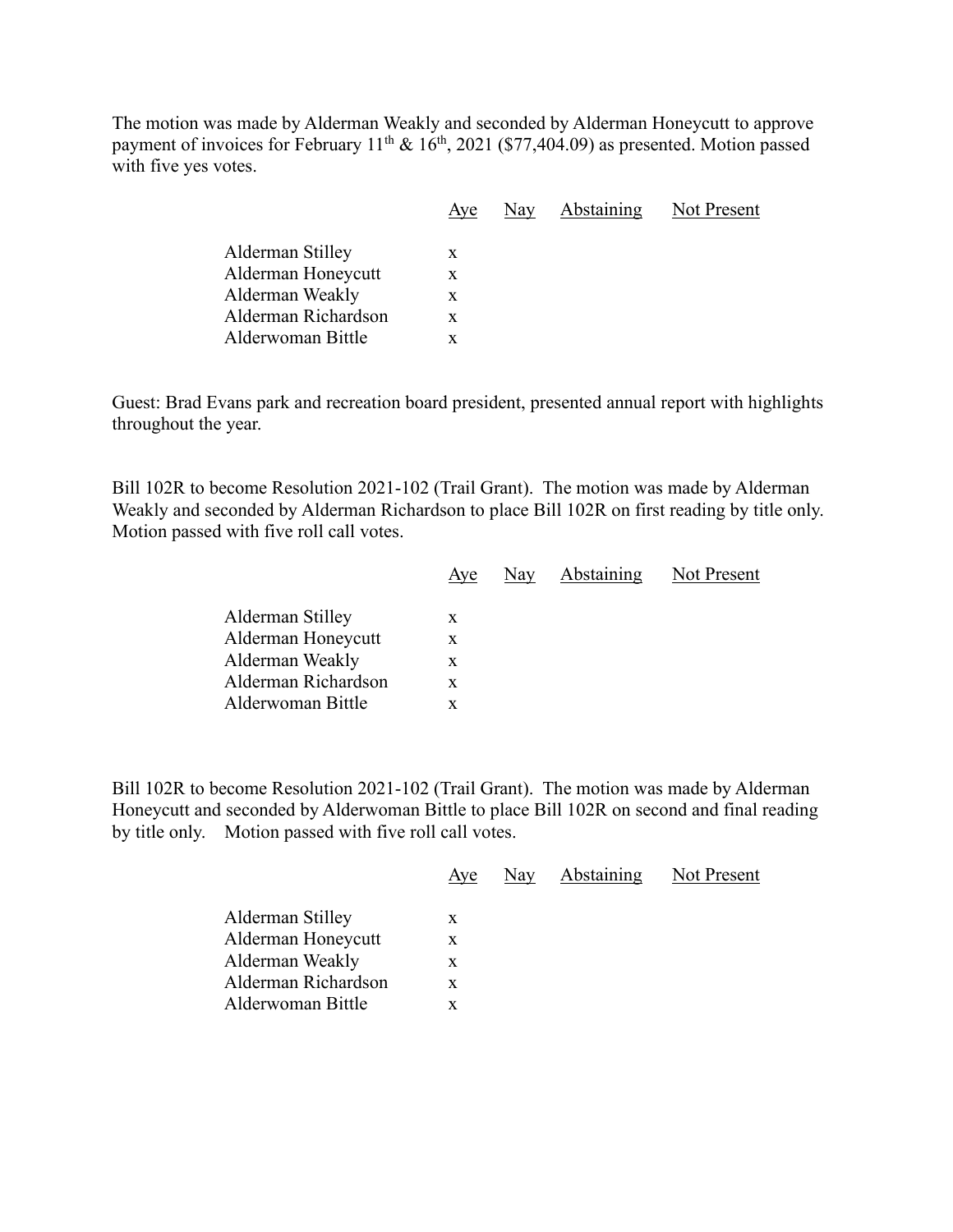The motion was by Alderman Weakly and seconded by Alderman Honeycutt to move forward with fire department truck state bid in the amount of \$34,283 and see if Piney River Ford can match it. Motion passed with five yes votes.

| Aye | Nay | Not Present |
|-----|-----|-------------|
| X   |     |             |
| X   |     |             |
| X   |     |             |
| X   |     |             |
| X   |     |             |
|     |     | Abstaining  |

The motion was made by Alderman Stilley and seconded by Alderman Weakly to approve transformer bid from Harry Cooper in the amount of \$12,760.00. Motion passed with five yes votes.

|                     | Aye | Nay Abstaining Not Present |  |
|---------------------|-----|----------------------------|--|
| Alderman Stilley    | X   |                            |  |
| Alderman Honeycutt  | X   |                            |  |
| Alderman Weakly     | X   |                            |  |
| Alderman Richardson | X   |                            |  |
| Alderwoman Bittle   | X   |                            |  |
|                     |     |                            |  |

The motion was made by Alderman Stilley and seconded by Alderman Richardson to approve purchase of fiber for PON cabinet two and not to exceed \$82,002.85. Motion passed with five yes votes.

|                                                                                                       | Aye                   | Nay | Abstaining | Not Present |
|-------------------------------------------------------------------------------------------------------|-----------------------|-----|------------|-------------|
| Alderman Stilley<br>Alderman Honeycutt<br>Alderman Weakly<br>Alderman Richardson<br>Alderwoman Bittle | X<br>X<br>X<br>X<br>X |     |            |             |
|                                                                                                       |                       |     |            |             |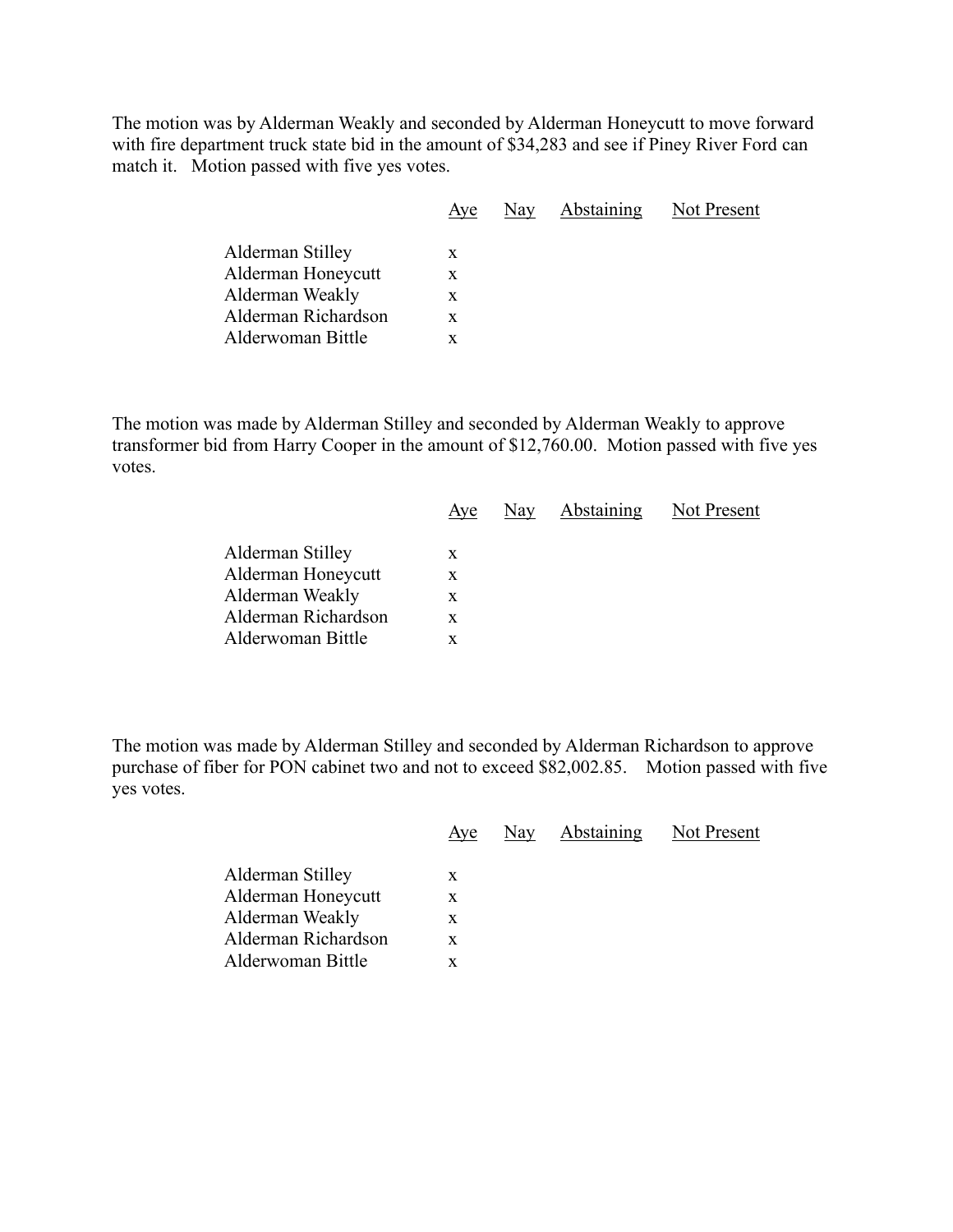The motion was made by Alderman Weakly and seconded by Alderman Richardson to allow Mayor Walker to sign agreement with SCCC (South Central Correctional Center). Motion passed with five yes votes.

| Aye | $\frac{\text{Nay}}{\text{y}}$ | Not Present       |
|-----|-------------------------------|-------------------|
|     |                               |                   |
| X   |                               |                   |
| X   |                               |                   |
| X   |                               |                   |
| X   |                               |                   |
| x   |                               |                   |
|     |                               | <b>Abstaining</b> |

The motion was made by Alderman Weakly and seconded by Alderman Honeycutt to close this part of the meeting pursuant to Section 610.021 (1), (2) or (3). Motion passed with five roll call votes.

|                     | Aye | Nay Abstaining | Not Present |
|---------------------|-----|----------------|-------------|
| Alderman Stilley    | X   |                |             |
| Alderman Honeycutt  | X   |                |             |
| Alderman Weakly     | X   |                |             |
| Alderman Richardson | X   |                |             |
| Alderwoman Bittle   | x   |                |             |
|                     |     |                |             |

The motion was made by Alderwoman Bittle and seconded by Alderman Richardson to go back into open session. Motion was passed with five roll call votes.

|                     | Aye | Nay | Abstaining | Not Present |
|---------------------|-----|-----|------------|-------------|
| Alderman Stilley    | X   |     |            |             |
| Alderman Honeycutt  | X   |     |            |             |
| Alderman Weakly     | X   |     |            |             |
| Alderman Richardson | X   |     |            |             |
| Alderwoman Bittle   | X   |     |            |             |
|                     |     |     |            |             |